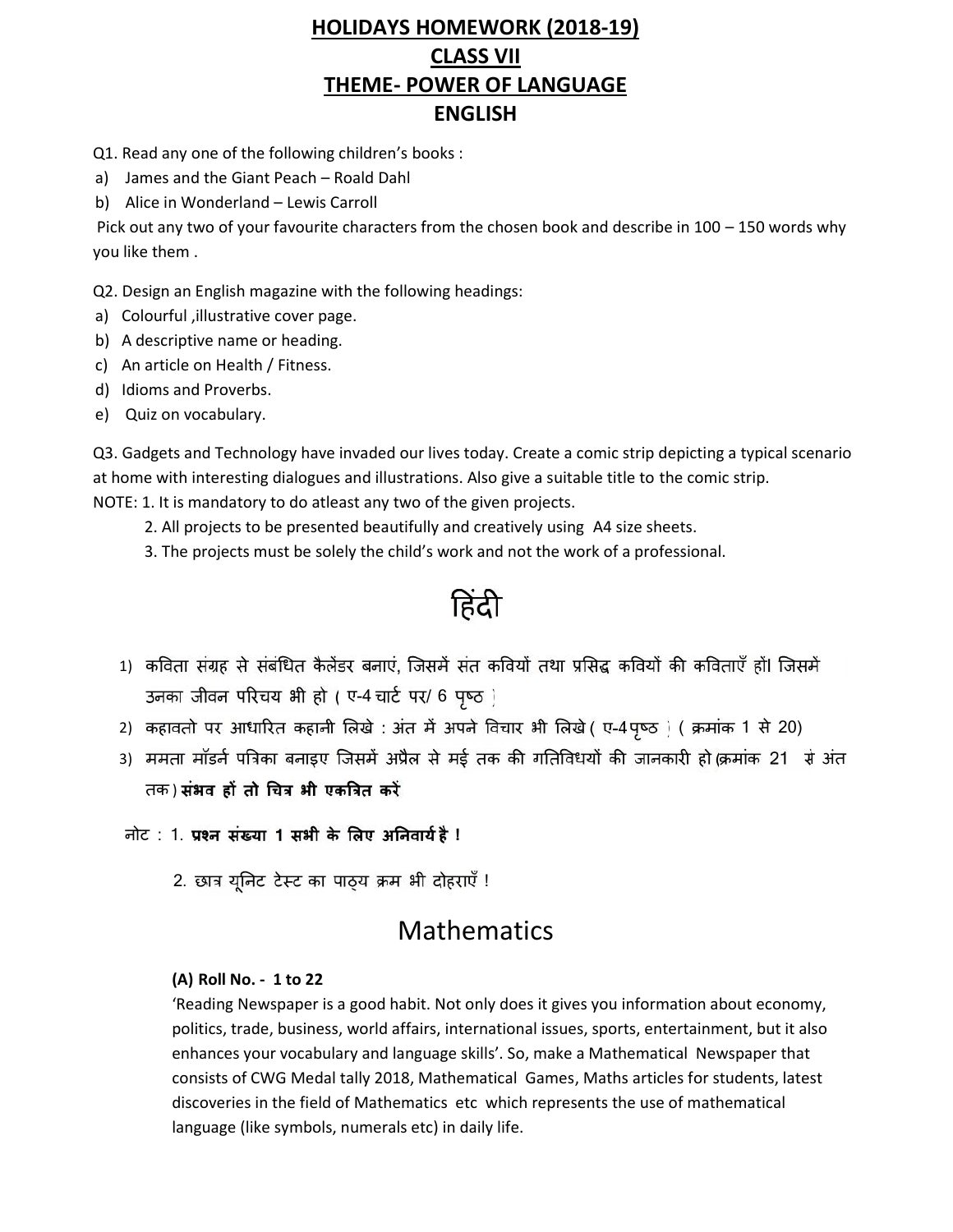## **(B) Roll No. – 23 onwards**

'Symbols save time and space when we write'. So, make a Mathematical dictionary based on Mathematical symbols with their meanings and explain the use of each symbol with example. (C) Compulsory for everyone:

Do worksheets attached with the holidays homework in register 3.

# Science

- (A) Create a reference guide (on A4 size sheet) for a chemist acceptable by IUPAC of chemical symbols of some element whose names are derived from:
	- (a) 1<sup>st</sup> letter of the name of element
	- (b) Sound of a letter, appearing later in the name.
	- (c) The name of the place found for the first time.
	- (d) From specific colour.
- (B) What is metric system used for different types of measurement in various branches of Science. Create an internationally accepted guide (on A4 size sheet) of physical quantities (with speed, length, mass, time etc) with its internationally accepted units.

# Social Science

- (A) Prepare a leaflet on **various languages developed during Medieval period**
- 1. Areas of development
- 2. Literary work
- 3. Writings and writers
- 4. Vernacular languages
- 5. Rulers who promoted the development of the languages
- (B) Prepare a project on **"Elements of Weather and Climate"**

-Various factors affecting weather and climate.

- Instruments used to measure temperature, air pressure, relative humidity, wind direction and amount of rainfall.

- \* Do all the work in Red File
- \*Revise all the chapters done in the class.

# **FRENCH**

- A. Write a paragraph (100-150 words) on any 2 topics. Also draw or paste the pictures(on A4 size sheets).
	- 1. Wedding 2. Market (To do shopping) 3. School 4. Hospital
	- 5. Picnic ( sea-side/ beach)
- B. Learn Lessons 0 to 3